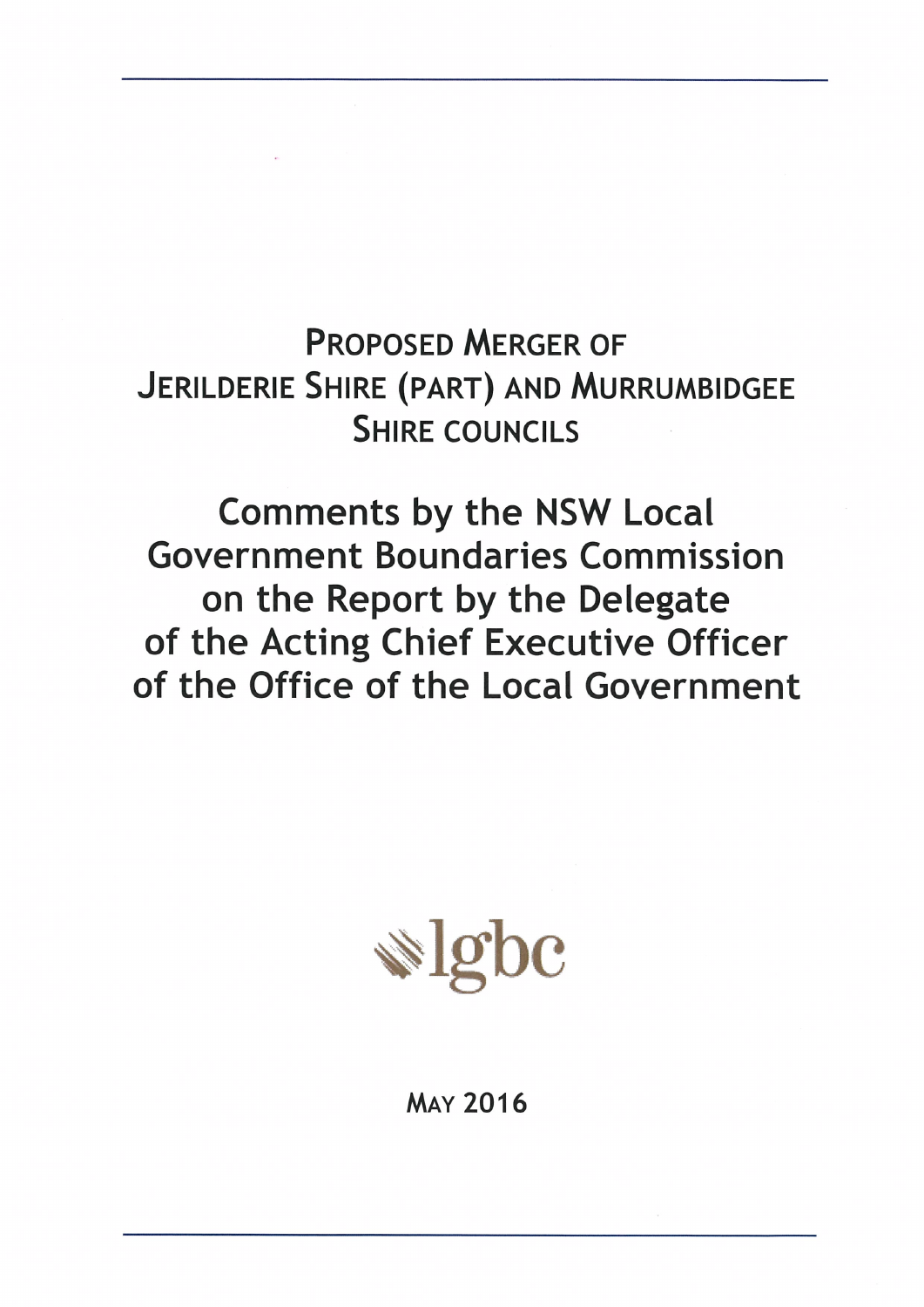

**Local Government Boundaries Commission GPO Box 5341** Sydney NSW 2001

The Hon Paul Toole MP **Minister for Local Government** Level 17 NE 52 Martin Place, SYDNEY NSW 2000

Dear Minister

Proposed merger of Jerilderie Shire (part) and Murrumbidgee Shire councils

The Local Government Boundaries Commission provides its comments on the Delegate's Report into the above merger proposal under section 218F(6) of the Local Government Act 1993.

Yours sincerely

Bob Senset

**RJ Sendt** Chairperson 1 May 2016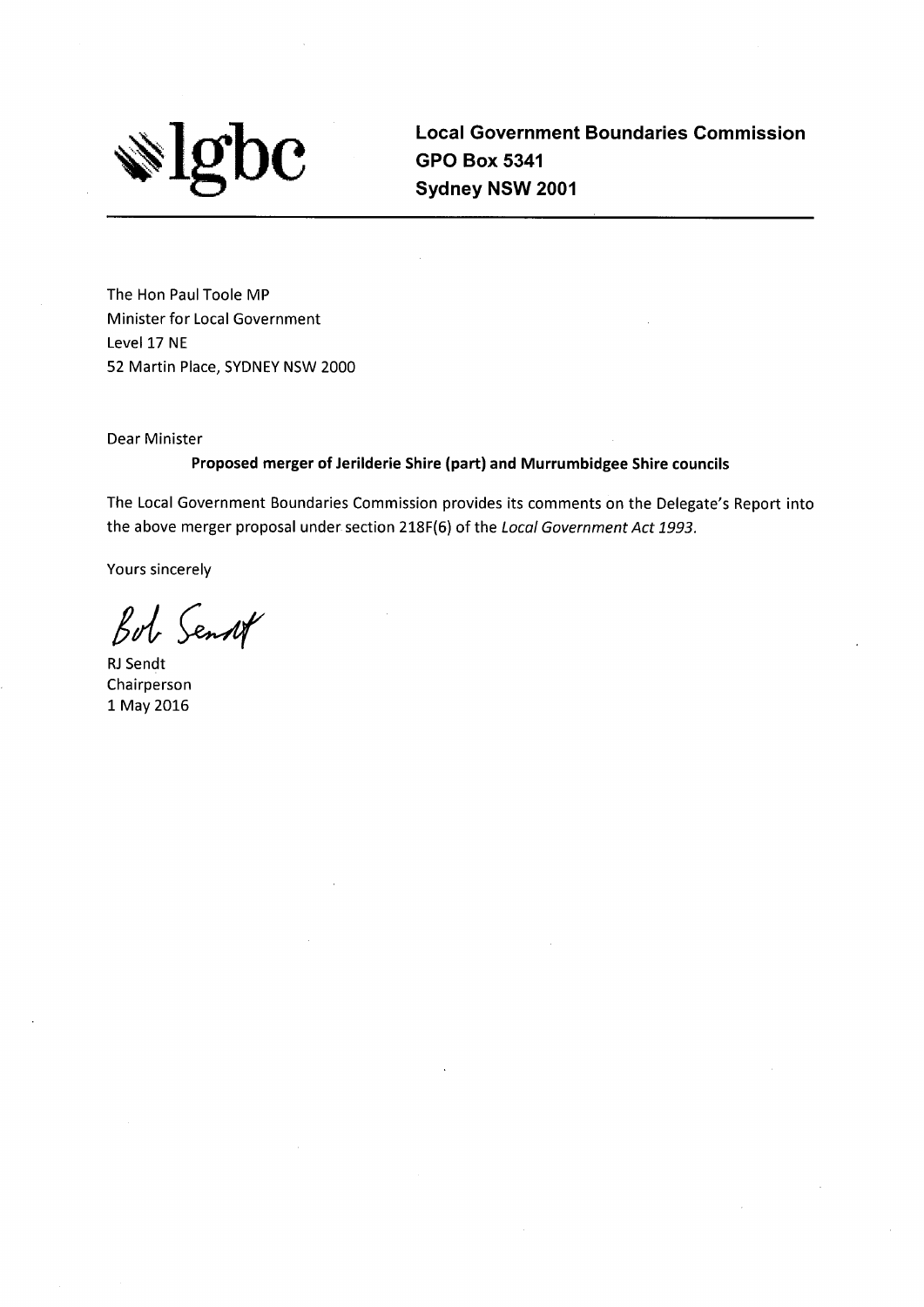# **1. Summary of Local Government Boundaries Commission comments**

The Boundaries Commission has reviewed the Delegate's report on the proposed merger of Jerilderie Shire Council (part) and Murrumbidgee Shire Council to determine whether it shows the legislative process has been followed and the Delegate has taken into account all the factors required under the *Local Government Act 1993* (the Act).

#### **The Commission has assessed that:**

- **the Delegate's Report shows that the Delegate has undertaken all the processes required by section 263 of the Act***,*
- **the Delegate's Report shows that the Delegate has adequately considered all the factors required by section 263(3) of the Act, with the exception of the factor listed under subsection 263(3)(e5) (diverse communities), and**
- **the Delegate's recommendation in relation to the proposed merger is supported by the Delegate's assessment of the factors.**

# **2. Summary of the merger proposal**

On 6 January 2016, the Minister for Local Government referred a proposal to merge the local government areas of Jerilderie Shire Council (part) and Murrumbidgee Shire Council to the Acting Chief Executive of the Office of Local Government for examination and report under the Act. The following map shows the proposed new council area (shaded in green).



*Proposed merger of Jerilderie (part) and Murrumbidgee*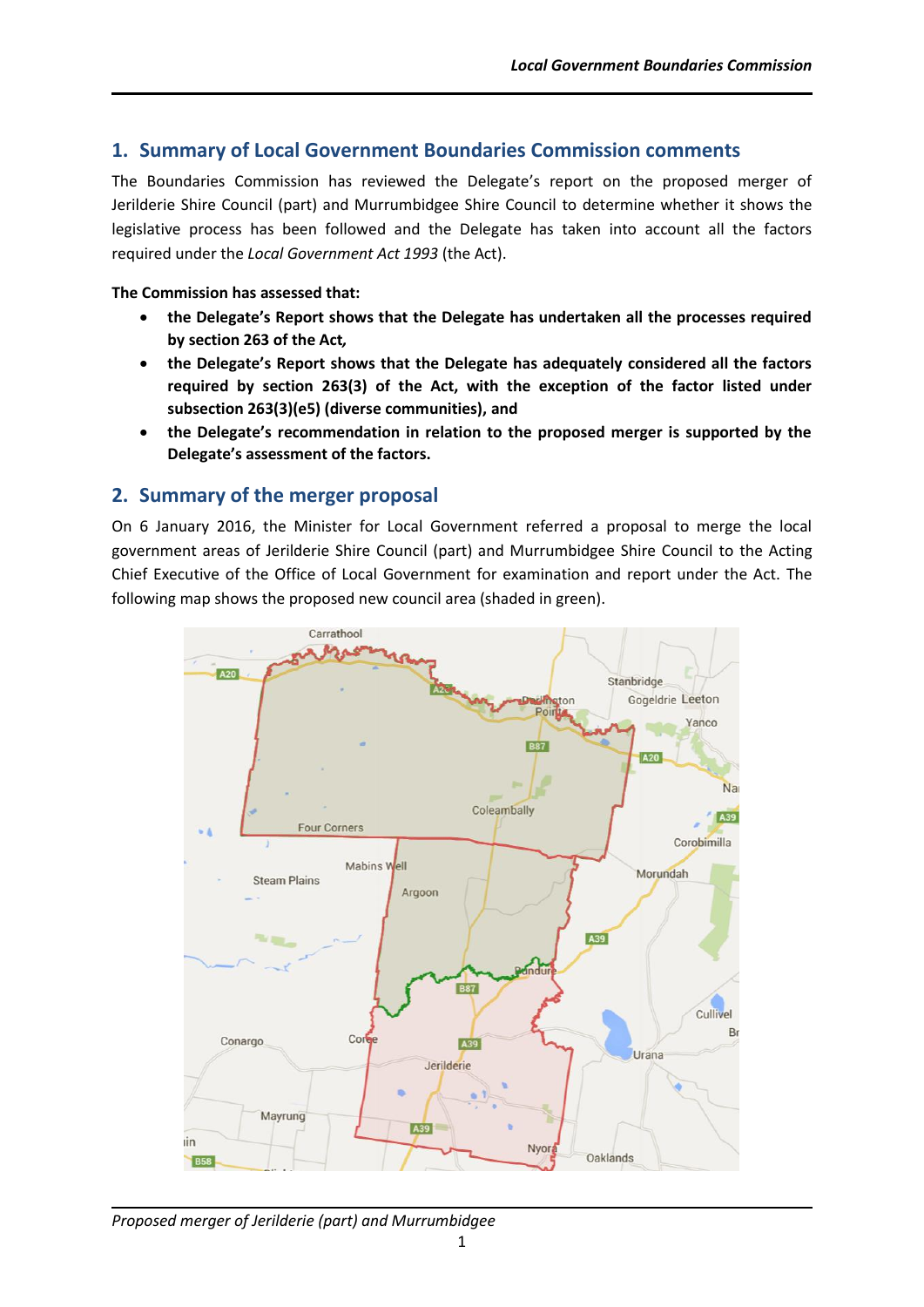| Council <sup>1</sup>            | 2014   | 2031                     |
|---------------------------------|--------|--------------------------|
| Jerilderie Shire Council (part) | $304*$ |                          |
| Murrumbidgee Shire              | 2.528  | $\overline{\phantom{0}}$ |
| New Council                     | 2,832  | $2,400*$                 |

The proposal would have the following impacts on population across part of the two Councils.

*Source: NSW Government Merger Proposal Berrigan Shire Council and Jerilderie Shire Council (part) January 2016; NSW Department of Premier and Cabinet*

*\*As estimated in merger proposal*

The Acting Chief Executive delegated the function of examining and reporting on each of the proposals to a number of people, known as 'Delegates.' Delegates were required to examine and report upon each merger proposal rigorously and fairly. The examination process included Delegates calling for submissions and holding a public inquiry on each proposed council merger. Delegates prepared a report on the proposal and provided that report to the Local Government Boundaries Commission.

# **3. Role of the Local Government Boundaries Commission**

The Local Government Boundaries Commission is an independent statutory authority constituted under section 260 of the Act. The Boundaries Commission examines and reports on any matter referred to it by the Minister in relation to the boundaries of local government areas and the areas of operation of county councils.

The Boundaries Commission has several functions under the Act. In the current context (where the Minister has elected to refer the proposal to the Office of Local Government, rather than the Boundaries Commission, for examination), the most relevant Commission functions are set out in section 218F(6) of the Act. This section requires:

- the Chief Executive to furnish the Report on the examination of the merger proposal to the Boundaries Commission for review and comment, and
- the Boundaries Commission to review the Report and send its comments to the Minister.

The Commission's role does not involve re-examining the advantages and disadvantages of the proposed mergers, accepting submissions or holding public inquiries.

# **4. Delegate's recommendations**

The Delegate's key recommendation is:

"*that this proposal is not implemented*."

# **5. The Commission's detailed comments**

# *5.1 Review of the process followed by the Delegate*

Under the Act, the Delegate is required to undertake certain processes in examining a merger proposal. These processes include holding an inquiry, allowing members of the public to attend meetings as part of the inquiry and calling for submissions. As part of its review of the Delegate's Report, the Commission has looked at whether these processes were followed.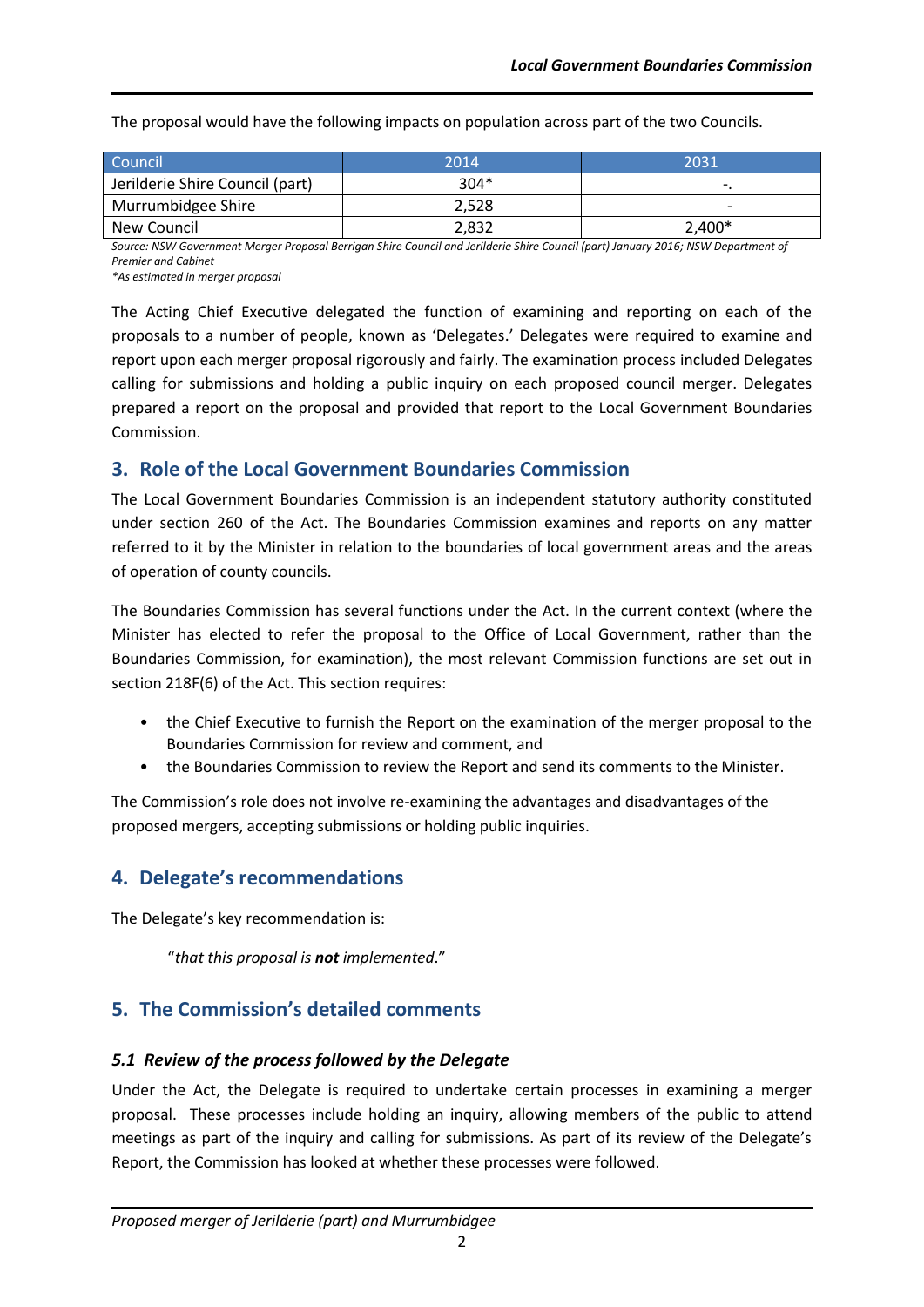In total, the Delegate considered 373 written and verbal submissions from the public, community and other organisations and councils.

The Delegate held two public inquiries on 11 February 2016 at the Coleambally Community Club and the Jerilderie Sports Club.

*The Commission's view is that the Delegate has met the relevant requirements, while noting there is no evidence in the Report that reasonable public notice was given for the public inquiries.*

# *5.2 Review of the Delegate's consideration of the factors specified in the Act*

Under section 263(3) of the Act, the Delegate is required to have regard to a range of factors when considering a merger proposal.

*Overall, the Commission's view is that the Report shows the Delegate adequately considered all the factors, with the exception of diverse communities.* 

The Commission has formed this view based on its review of the discussion presented in the Delegate's Report. The Commission specifically considered whether the extent of that discussion adequately canvassed the range of issues raised in the written submissions made to the Delegate, the views expressed at the public hearings and other information that would have been available to the Delegate.

The Commission makes the following comments relating to each factor:

# *5.2.1 Financial factors*

Section 263(3)(a) of the Act requires the Delegate to have regard to:

*"the financial advantages or disadvantages (including the economies or diseconomies of scale) of any relevant proposal to the residents and ratepayers of the areas concerned".*

The Delegate considered submissions received from the affected Councils, noting that Jerilderie raised significant concerns regarding the KPMG analysis underpinning the proposal, and that Murrumbidgee considered there were no financial disadvantages to the proposal. In relation to submissions from residents and ratepayers, the Delegate stated that many submissions argued that the small net financial benefits of the merger will be outweighed by the social and economic cost to the community, and there were concerns regarding the KPMG analysis underpinning the proposal.

The Delegate considered the KPMG modelling against the employment conditions of senior management in Jerilderie and Murrumbidgee Shire Councils, and the geographic distribution of staff, income and assets in the split of Jerilderie. The Delegate stated that savings from the streamlining of senior staff would be approximately 60% less than estimated by KPMG.

In his examination, the Delegate noted the employment conditions of senior management in Murrumbidgee and Jerilderie Councils and the geographic distribution of staff, rates and assets in the split of Jerilderie Council did not align with key assumptions KPMG used to forecast savings.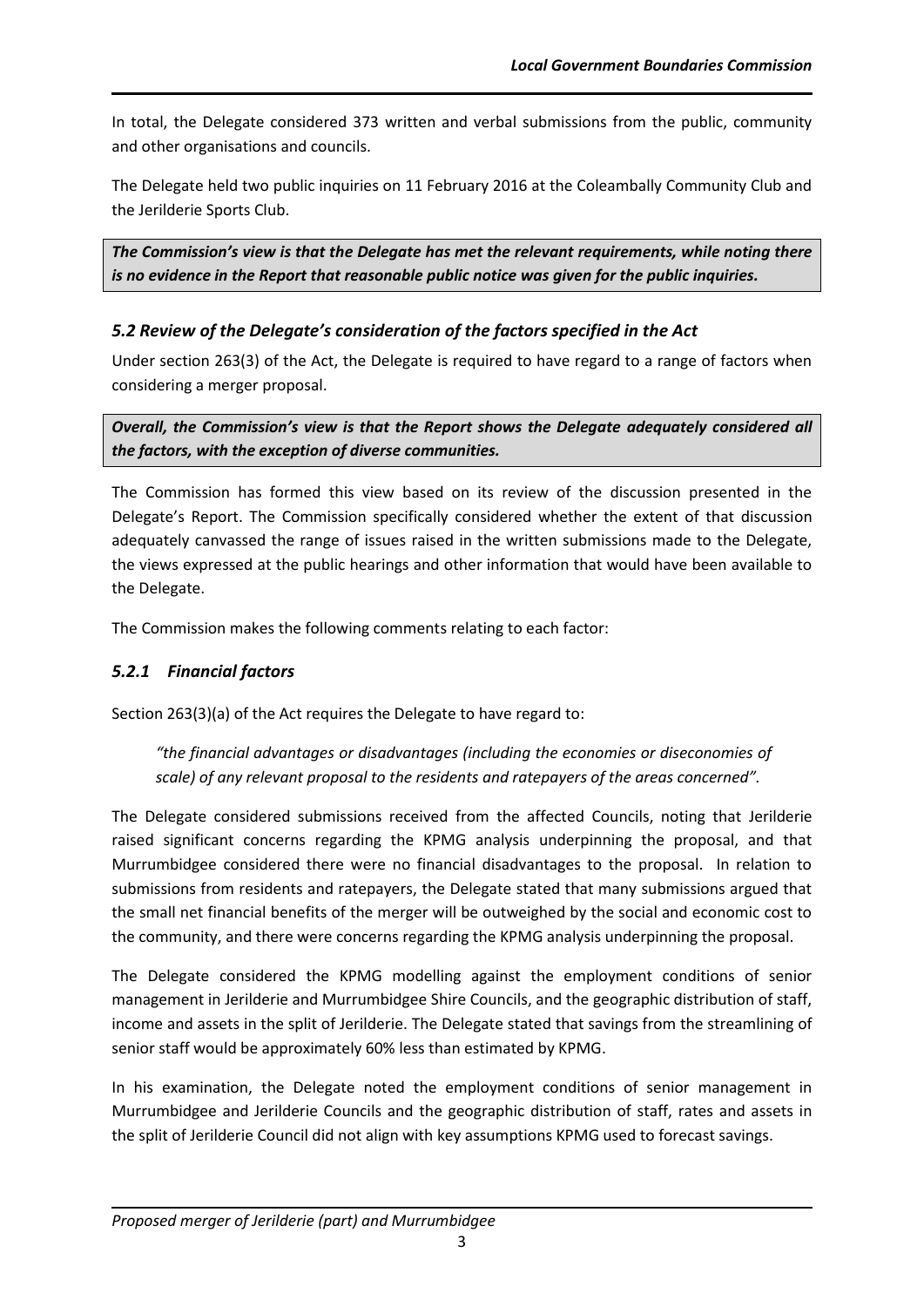The Delegate considered that the forecast savings will therefore be different to the estimates in the original KPMG assessment. Notwithstanding this, he stated that it was clear this factor is supportive of the merger proposal.

*The Commission's view is that the Delegate adequately considered the issues under this factor, while noting the lack of discussion relating to economies and diseconomies of scale.*

# *5.2.2 Communities of interest*

Section 263(3)(b) of the Act requires the Delegate to have regard to:

*"the community of interest and geographic cohesion in the existing areas and in any proposed new area".*

The Delegate noted Jerilderie and Murrumbidgee Shire Councils' submissions in relation to this factor, as well as submissions from residents and ratepayers.

The Delegate noted that the primary community of interest impacted by this proposed merger is the Coleambally Irrigation Area (CIA) and the farmers within it (the current boundary between the Councils runs through the middle of the CIA. The Delegate stated the proposed merger will combine a strong community of interest, the CIA, into the same council, and that this is likely to have a positive material impact as businesses operating in the same irrigation area will be subject to the same administration under a single council.

The Delegate concluded that communities of interest and geographical cohesion would be positively impacted by the proposed merger.

#### *The Commission's view is that the Delegate adequately considered the issues under this factor.*

# *5.2.3 Historical and traditional values*

Section 263(3)(c) of the Act requires the Delegate to have regard to:

*"the existing historical and traditional values in the existing areas and the impact of change on them".*

The Delegate considered Council and resident and ratepayer submissions on this factor. As noted by the Report, the Jerilderie Shire area is 3,397 $km^2$  and is located in the Southern Riverina and shares its boundaries with Urana, Berrigan, Conargo and Murrumbidgee Councils.

The Delegate outlined that Jerilderie Shire was constituted in 1918 from the amalgamation of Jerilderie Municipality and Wunnamurra Shire and is the second smallest Council in NSW. The Jerilderie township is nestled on the banks of Australia's longest creek, the Billabong Creek, and is located on the Newell Highway. The Delegate noted that the Jerilderie area is responsible for a large contribution to Australia's fresh produce industry, and that it has a significant Aboriginal history.

The Delegate then noted that the Murrumbidgee Shire area is 3,508 $km^2$  and is located adjacent to the Murrumbidgee River. It was established in 1906 and includes over 100km of natural river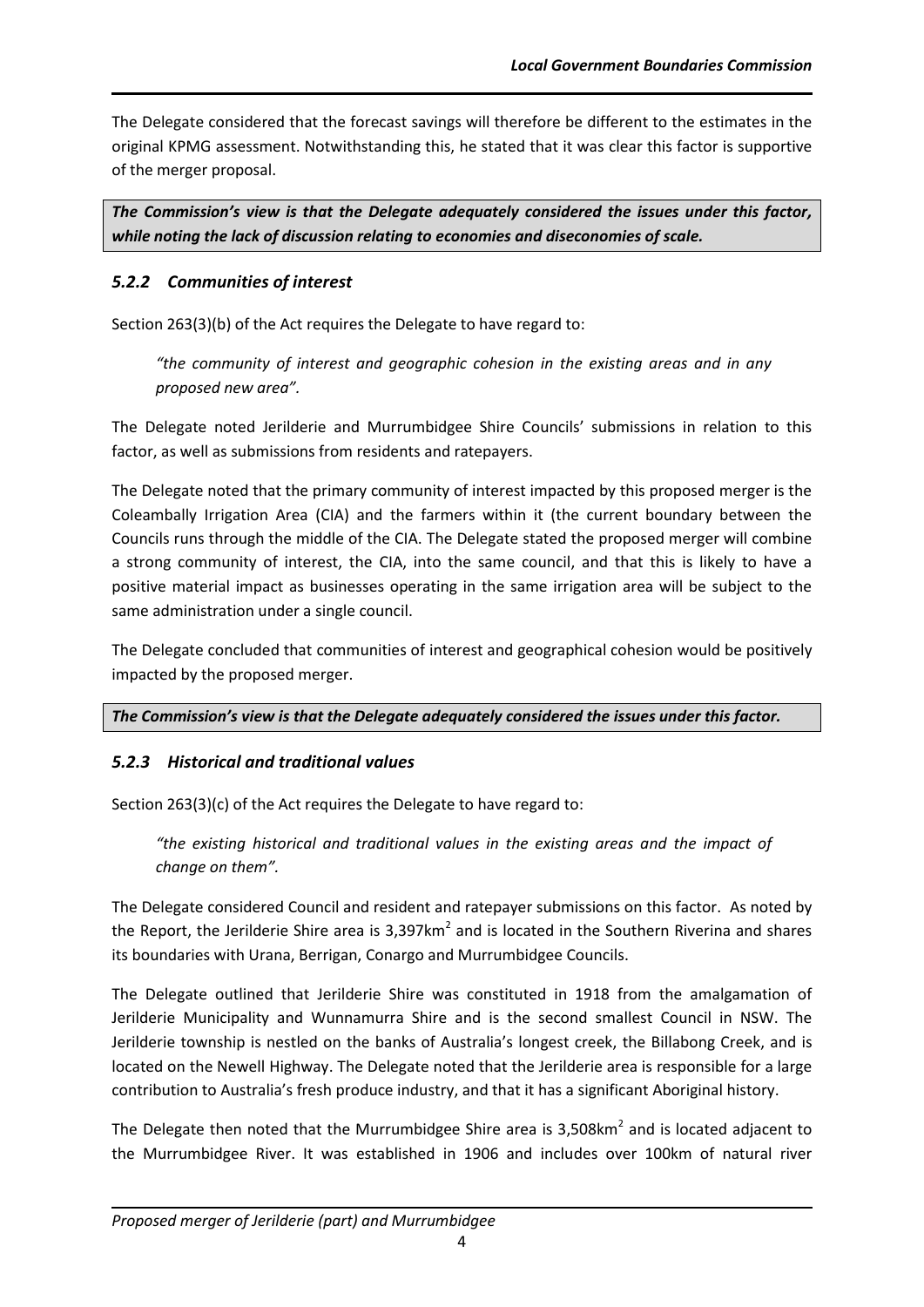frontage to the river from which the Shire takes its name. He noted that Murrumbidgee is a mixed farming district.

In considering the historical and traditional values of the areas affected, the Delegate noted there was no evidence to indicate that the historical and traditional values would be adversely affected by the merger proposal.

*The Commission's view is that the Delegate adequately considered the issues under this factor.*

# *5.2.4 Attitudes of residents and ratepayers*

Section 263(3)(d) of the Act requires the Delegate to have regard to:

#### *"the attitude of the residents and ratepayers of the areas concerned".*

The Delegate considered Jerilderie Shire Council's submission, and noted community consultation undertaken by the Council, including 350 people attending a community meeting, rejecting the proposal to split the Shire. The Delegate also noted Murrumbidgee Shire Council's submission that, based on its consultation, its community supports the proposal. Most submissions received, the Delegate noted, strongly rejected the proposal to split Jerilderie.

The submissions show the attitudes of the residents and ratepayers were divided. The Jerilderie residents and ratepayers (both within the area of the proposed merger and in the other half of the split) were unanimously against the proposal. These made up the majority of submissions. The Murrumbidgee residents and ratepayers were more divided with some supportive of the existing proposal and others preferring a full merger of Murrumbidgee and Jerilderie Shires.

#### *The Commission's view is that the Delegate adequately considered the issues under this factor.*

# *5.2.5 Elected representation*

Section 263(3)(e) of the Act requires the Delegate to have regard to:

*"the requirements of the area concerned in relation to elected representation for residents and ratepayers at the local level, the desirable and appropriate relationship between elected representatives and ratepayers and residents and such other matters as it considers relevant in relation to the past and future patterns of elected representation for that area".*

The Delegate noted the merger proposal recommends seven councillors. The Delegate agreed that seven councillors is an appropriate number for the merged council.

Upon reviewing the submissions, the Delegate highlighted that most raised the concern that Jerilderie Shire residents will have limited to no representation on the merged council. The Delegate noted that concerns were also raised about how this will impact on the services delivered to this community as a result.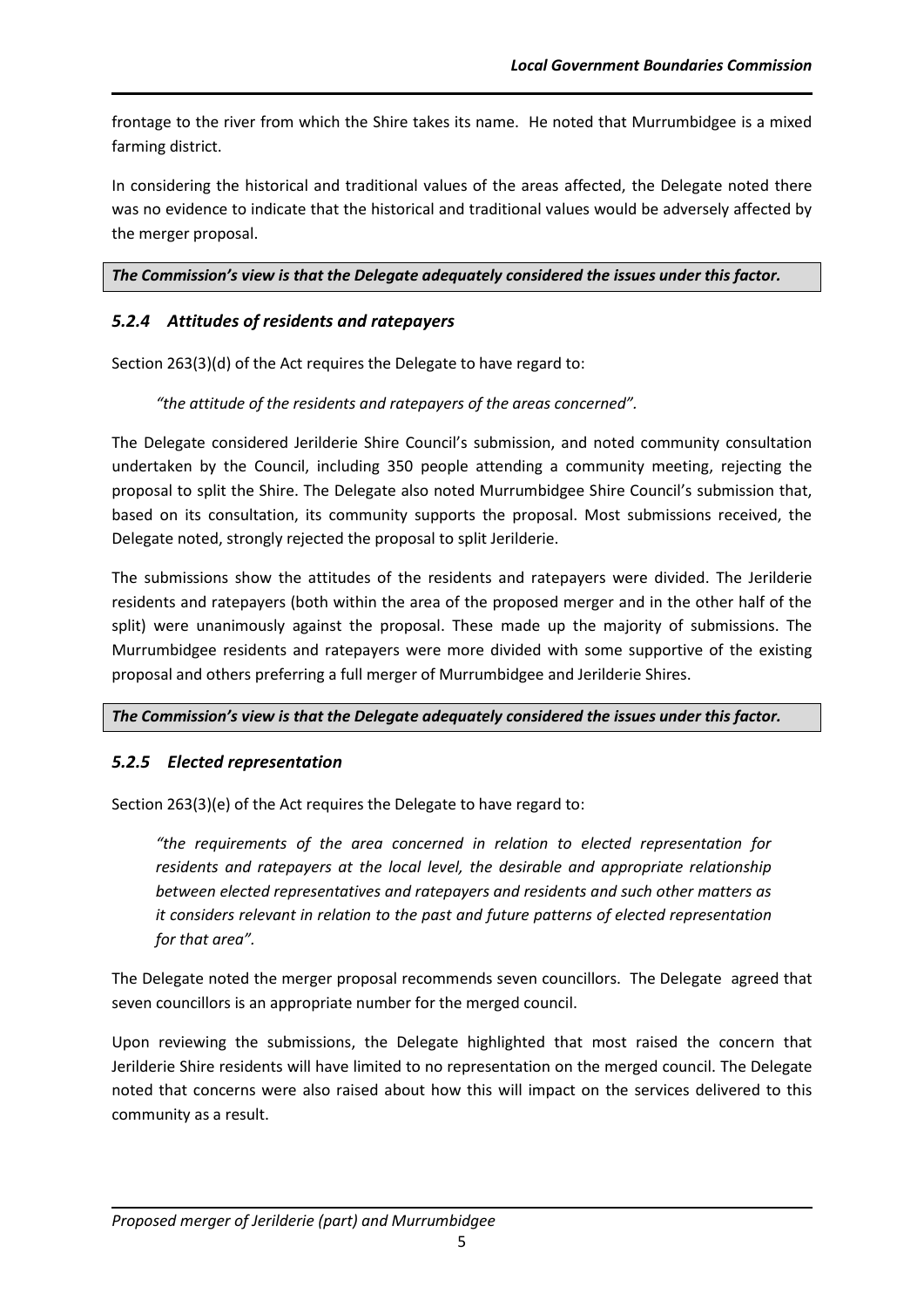The Delegate also noted that the proposed number of councillors would maintain a similar ratio of representation as the Murrumbidgee Shire Council, and the ratio would still be well above the existing levels of representation within another rural council, Kyogle.

#### *The Commission's view is that the Delegate adequately considered the issues under this factor.*

# *5.2.6 Service delivery and facilities*

Section 263(3)(e1) of the Act requires the Delegate to have regard to:

*"the impact of any relevant proposal on the ability of the councils of the areas concerned to provide adequate, equitable and appropriate services and facilities".*

The Delegate noted Jerilderie Council's submission that its high level of service is expected to be significantly diminished under any merger proposal. The Delegate also noted Murrumbidgee Council's submission that the proposed merger would have little impact on the level and range of services provided. The Delegate highlighted that many submissions raised significant concerns about the impact of the merger on service delivery for the Jerilderie community, and about the ongoing support for Jerilderie Shire Council's local doctor.

The Delegate then considered historical service levels, the capacity of Murrumbidgee Shire Council, and the services and capacity of a new council.

The Delegate noted that the Murrumbidgee Shire Council did not satisfy the scale and capacity component of the Fit for the Future assessment undertaken by IPART. The Report stated that the merger proposal would deliver an increase in scale without an increase in capacity. On this basis, the new council would still not satisfy the scale and capacity criterion of Fit for the Future. The Delegate concluded that this raises questions about the ability of the merged council to s adequate, equitable and appropriate services and facilities to residents and ratepayers, and this would be a negative effect of the merger proposal.

# *The Commission's view is that the Delegate adequately considered the issues under this factor.*

# *5.2.7 Employment impacts on staff*

Section 263(3)(e2) of the Act requires the Delegate to have regard to:

*"the impact of any relevant proposal on the employment of the staff by the councils of the areas concerned".*

The Delegate considered Council and community submissions, as well as section 218CA of the Act which provides employment protections for staff in communities of less than 5,000. As noted in the Report, Jerilderie has a population of less than 5,000 and so would qualify for these protections.

The Delegate stated that all 43 (FTE) staff positions of the Jerilderie Shire Council would go to the southern portion of the split, with no staff will coming across to this new council. He noted that this was a positive outcome for local employment, as the new council would have to employ additional award staff (indicated by Murrumbidgee Council to be 6-8 employees) to deliver the same service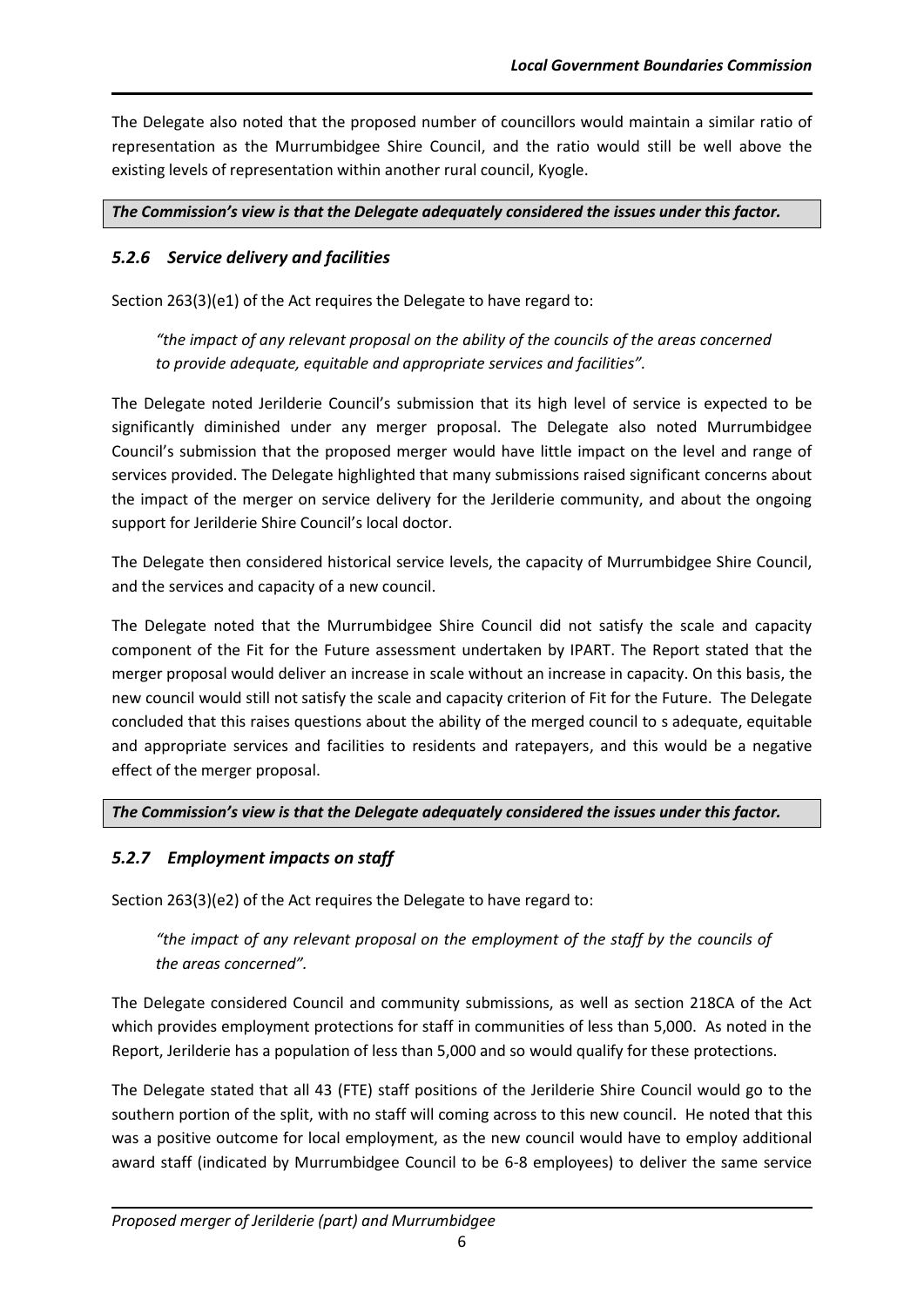levels. However the Delegate also noted that this was a perverse outcome, as the objective of council mergers was to achieve savings.

*The Commission's view is that the Delegate adequately considered the issues under this factor.*

## *5.2.8 Rural impacts*

Section 263(3)(e3) of the Act requires the Delegate to have regard to:

*"the impact of any relevant proposal on rural communities in the areas concerned".*

Jerilderie and Murrumbidgee Shire Councils' submissions were considered by the Delegate, as well as submissions received from residents and ratepayers.

The Delegate noted the benefits and risks for rural communities of the merger proposal. He highlighted that the predominantly farming nature of the area of Jerilderie Shire north of Yanco Creek and the Murrumbidgee Shire meant there was a high reliance on roads being in good condition for the effective transport of inputs to the farm and produce off the farm. The Report stated that any drop in service and particularly maintenance of these roads could become an issue for local producers. The Delegate considered that the absence of the opportunity to utilise the council machinery for private contracting to farmers could also have an impact on the farmers of the region.

The Delegate concluded that the proposal should lead to positive outcomes for the rural communities of Coleambally and Darlington Point due to the increase in employment in the local community. However, the Report asserted that it could take time to fill these positions and even then the new council would still fail to meet the "scale and capacity" criterion of Fit for the Future. The Delegate stated that this may lead to the new council struggling to deliver services and provide facilities, with negative impacts for the rural community.

#### *The Commission's view is that the Delegate adequately considered the issues under this factor.*

# *5.2.9 Wards*

Section 263(3)(e4) of the Act requires the Delegate to have regard to:

*"in the case of a proposal for the amalgamation of two or more areas, the desirability (or otherwise) of dividing the resulting area or areas into wards".*

The Delegate considered the Council and resident and ratepayer submissions, noting that only Murrumbidgee currently has a ward system in place. The Delegate considered the advantages and disadvantages of a ward system.

The Delegate stated that the introduction of wards could encourage favouritism by councillors and also limit the representation Jerilderie or any other community of the new council could achieve. He recommended that wards not be implemented in a new council.

#### *The Commission's view is that the Delegate adequately considered the issues under this factor.*